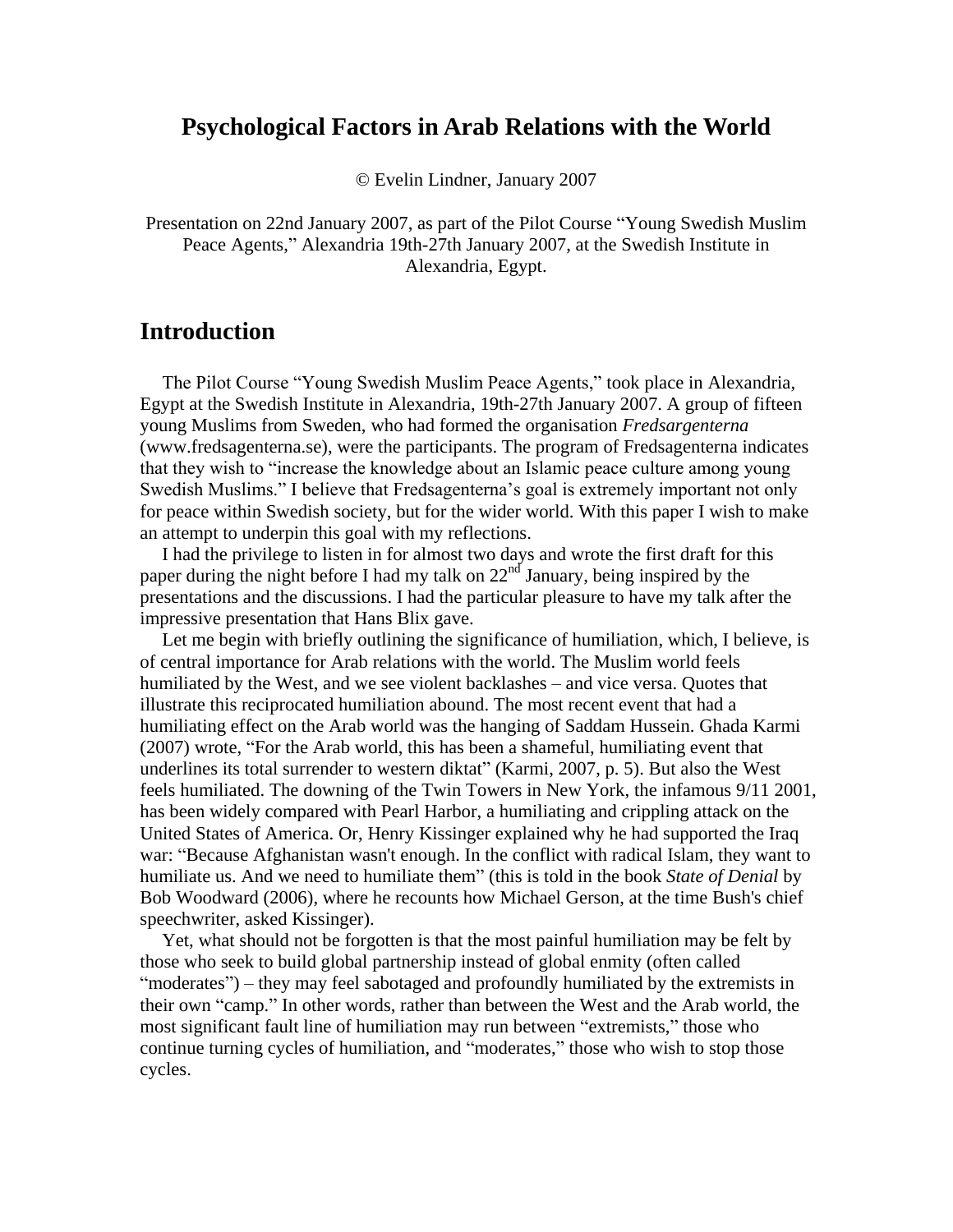What is the solution? Three main possible frames present themselves as frames for the relations between the Arab World and the rest, and vice versa: 1. the other as *evil enemy*, the other as *ignorant fool*, or, the other as *potential partner*. First, all sides could conceptualize the other as *evil enemies*, and indeed, this is being done by many extremists. However, is this path beneficial? This approach seems rather suicidal for humankind since frames frame. Framing others as enemies closes the door for turning them into friends, and defines the relationship as all-out never ending war. Today's world is so interdependent that an escalation of war would engulf all humankind, and would ultimately lead to its demise. It is a dangerous approach for all side. It is aided, unfortunately, by the regrettable human tendency for bias, in this case the tendency to treat the outgroup as undifferentiated block: when the "West" is referred to, the United States of America and Europe are often not being differentiated, and various subsegments within the U.S.A. and Europe neither, even though the situation varies greatly, and, likewise, also the "Arab world" is often falsely depicted as undifferentiated block.

Second, the other side could be regarded as *dangerous and/or useless ignorant fools*. Is this a wise approach? Perhaps it keeps the door for peace a bit more open than fixing the other in the category of enemy, since ignorant fools, at least some, may become enlightened and reformed. However, the overall outfall would most probably follow the path described above.

Third, it seems that the only feasible way in an interdependent world is to define the other as *potential partner*, as difficult as this might seem in the midst of mutual feelings of humiliation. However, only by inviting the other side into global cooperation can humankind preserve a chance to successfully address the global challenges that it needs to solve at the ecological and social front, from global climate change to global violent conflict to global health. The partnership path could be called the path of moderation.

Extremists typically denigrate moderation as "soft," "cowardly," or "unmanly." However, this is a dangerous misconception, particularly in the new context of a shrinking world. It is a view that stems from an adaptation to the past that does not fit the future. This point will be explained in more depth further down in this paper. Cycles of humiliation, instead of leading to honourable victories, risk devouring everybody and may cost humankind its life. The dichotomy of moderation  $=$  soft, and extremism  $=$ forceful is a false one. True moderation is not soft but forceful. After 27 years in prison, Mandela's prison guards were his friends. Mandela's firm and respectful minimal approach brought his prison guards into the human rights camp. Mandela did not invest more energy then necessary – no overkill – he did not insult his adversaries in ways that made them unwilling to become his friends. Also Gandhi combined firmness with a refusal to re-act in kind. He disliked the words and ideas of "passive resistance." The term *satyagraha* (non-violent action), is a combination of *satya* (truth-love) and *agraha* (firmness/force).

In this paper, at first, a description of humiliation is being offered. What follows is a description of the current historic transition from a culture of honour to a culture of dignity. Thereafter this transition is discussed for the Arab World and how it plays out in its relation to the rest, inspired by some of the other presentations in the Pilot Course "Young Swedish Muslim Peace Agents." The paper will then end by recommending the path of forceful moderation as the only strategy that entails a chance to save humankind from self-destruction.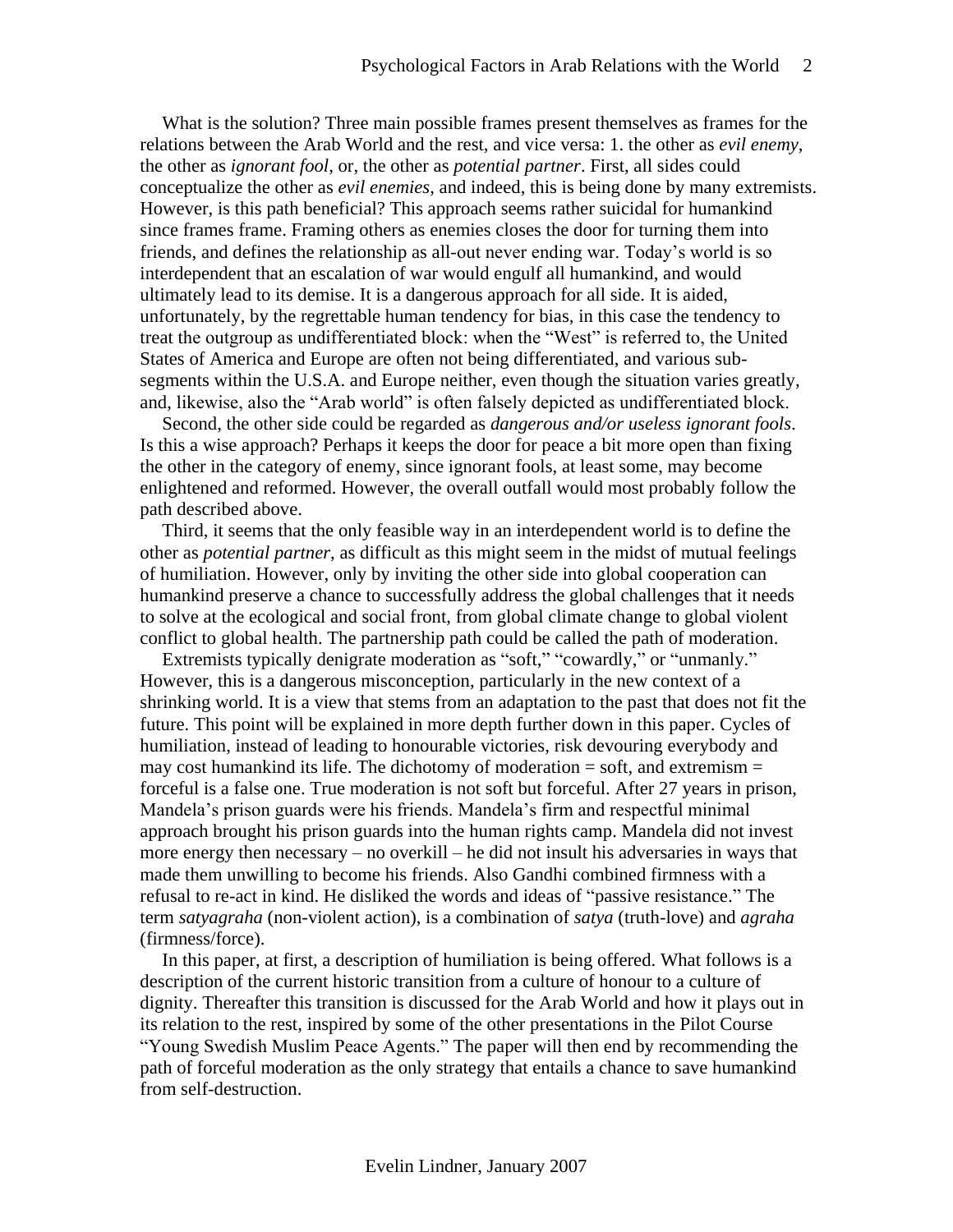# **What is humiliation?**

This section is adapted from [www.humiliationstudies.org/whoweare/humiliationdefinition.php.](http://www.humiliationstudies.org/whoweare/humiliationdefinition.php)

Humiliation is when you are put down and feel hurt because you deem being put down as a violation.

Dynamics of humiliation are embedded in relationships. People and institutions inflict humiliation on those who are at the receiving end. Dynamics of humiliation entail actors who inflict acts of humiliation, and receivers, who feel feelings of humiliation. It is important to note, however, that humiliation is not always inflicted intentionally. Sometimes, feelings of humiliation emerge as a result of misunderstandings, more so, they may even emerge when people wish to help and do not realize that their help humiliates the recipients.

Humiliation entails core aspects that are universal and other aspects that are specific to cultural and personal peculiarities. What is universal is that humiliation always is related to feeling "put down" and perceiving this as an illegitimate assault. What is different is that in various contexts being put down is defined and experienced in a variety of ways.

In collectivist contexts of honour, for example, humiliation is defined and experienced in ways that often contrast the ways humiliation is defined and experienced in contexts that emphasize the dignity of the individual. So-called honour killings may serve as a stark example (according to Stephanie Nebehay (2000), honour killings "have been reported in Bangladesh, Britain, Brazil, Ecuador, Egypt, India, Israel, Italy, Jordan, Pakistan, Morocco, Sweden, Turkey and Uganda"...): when it occurs, in contexts that emphasize the honour of the group, such killings are perceived as a compelling duty so as to repair humiliated honour. In contexts that emphasize the individual's dignity, the same strategy is regarded as a violation of human rights, humiliating the human dignity of all involved. In both contexts, its representatives perceive it as profoundly humiliating to be criticized by the other side who is regarded as arrogant and self-righteous.

Wishing to respect cultural diversity is thus an endeavour that easily finds itself in a minefield of ubiquitous feelings of humiliation. Even the use of the example of so-called honour killings in this text, is responded to with rage by some friends, for example from Palestine, who feel that using this example means to arrogantly stigmatise non-Western culture as backward.

Our response is that we all, the entirety of humankind, "own" the plethora of cultural practices used on this planet, and that so-called honour killings are as much "our" human culture as any other practice. We do not condone the setting up of cultural realms against each other, on the contrary, we believe that we all carry a joint responsibility for the entire globe.

Not least, the notion of honour is to be found everywhere, including the so-called West. *Southern Honor*, for example, though no longer explicitly appealed to, is still permeating certain policies in the United States of America. Historian Bertram Wyatt-Brown (1982) describes Southern Honor in his book with the same title. Southern inclination toward the "warrior ethic" embraces the following elements, according to Wyatt-Brown, namely "that the world should recognize a state's high distinction; a dread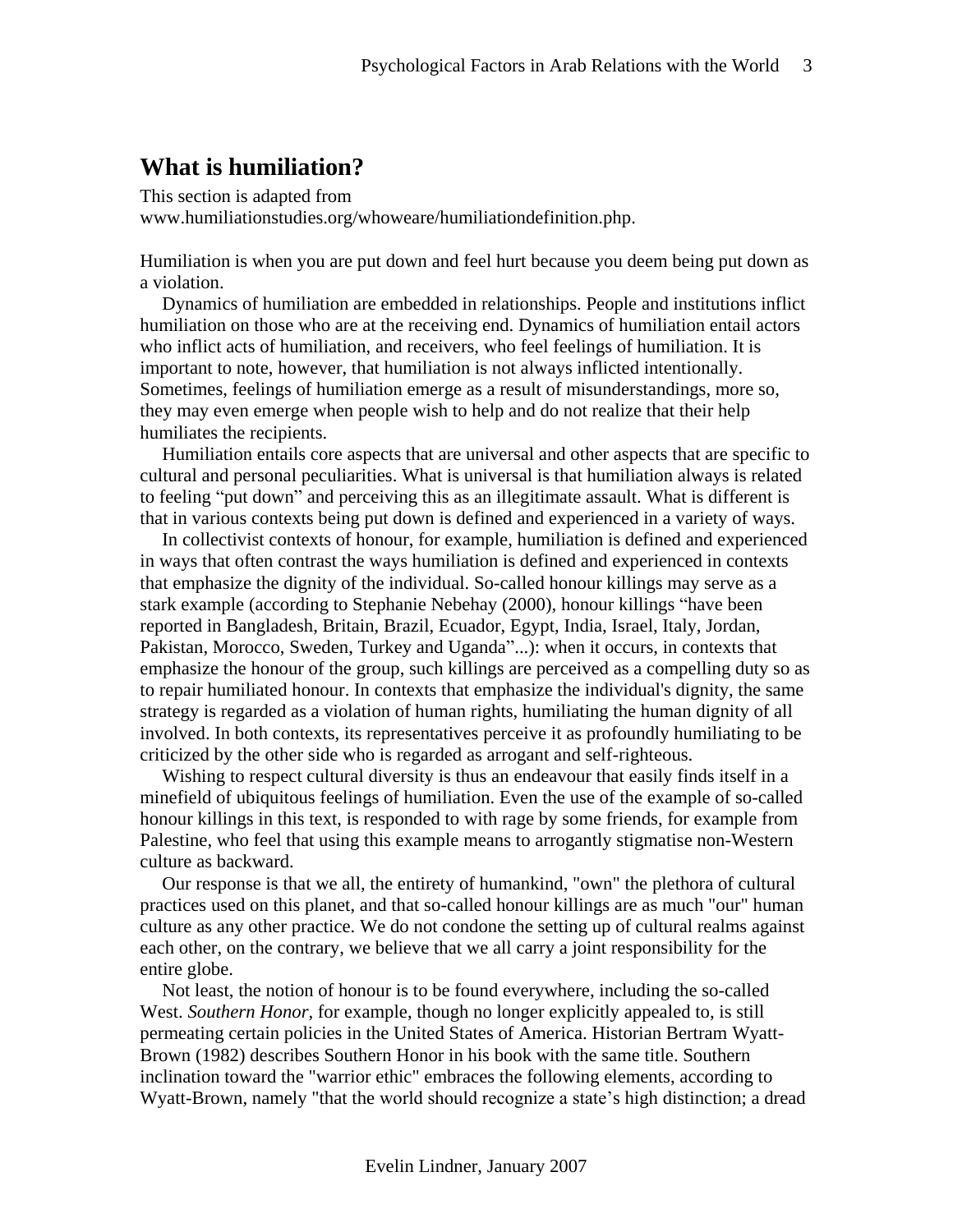of humiliation if that claim is not provided sufficient respect; a yearning for renown; and, finally, a compulsion for revenge when, in issues of both personal leadership calculations and in collective or national terms, repute for one or another virtue and self-justified power is repudiated" (Wyatt-Brown, 2005, p. 2). David Hackett Fischer (1989) informs us that Southerners "strongly supported every American war no matter what it was about or who it was against" (Fischer, 1989, p. 843). Social psychologists Richard Nisbett and Dov Cohen – Nisbett and Cohen (1996) – explain the psychology of violence in the culture of honour in the southern part of the United States.

Conceptualizations such as "'they' want to break our will, but 'we' won't let it happen," or "they' are cowards," or "*The* enemy" are embedded in gut feelings imbued with masculine norms of honour that thrive on contests of "strength," on "keeping the upper hand," on "victory," and on avoiding appearing to be a "wimp" or a "sissy," in other words, avoiding to appear "female." In such a context, humiliating "*The* enemy" is felt to be legitimate, especially when this enemy does not act "manly" and thus is felt to forfeit the status as equal in honour. Terrorists are "unlawful" in this frame of mind because they "hide behind civilians" and are "cowards," regardless of how much actual courage might be invested (even if misinvested). "Unlawful combatants" commit "treason" against traditional honour norms, which makes them "free" to be tortured. The introduction of categories such as "unlawful combatants" informs us that *Southern Honour*, though no longer openly invoked, is still permeating certain policies in the United States of America.

Apartheid can serve as an example for institutional humiliation. Though designed as a hierarchical system of "higher" and "lesser" beings that initially was regarded as representing a "natural" or "divine order," with the rise of human rights ideals, it was increasingly regarded as a system of institutionalized humiliation.

Feelings of humiliation may result in apathy and depression, or in humiliated fury – Lewis (1971) – that nurtures either violence – from domestic violence to large-scale atrocities, such as genocide or terrorism, instigated by extremist humiliationentrepreneurs who keep cycles of humiliation in motion – or it may lead to constructive social change, promoted by moderate Gandhis and Mandelas, whose aim is to change humiliating systems without using humiliation as a tool.

In social contexts where it is regarded as "natural order" to have "higher" and "lesser" beings, "lesser" people are often routinely put down so as to "teach them lessons" and "remind" them of their due lowly place. Not seldom, inferiors have internalized this arrangement and react with subservient "humbleness." In such contexts, typically only elites invoke the notion of humiliation when put down; they defend humiliated honour with duel-like responses.

This setup changes dramatically as soon as human rights ideals enter the hearts and minds of people. Inferiors no longer humbly accept their lowly position. On the contrary, they invoke the notion of humiliation and demand being regarded as equal in dignity by elites who now are asked to descend from arrogating superiority. As soon as human rights begin to permeate social and psychological codes, applying old techniques of putting down people in order to "teach them where they belong" easily has counterproductive consequences. It does not anymore guarantee humble inferiors, be they subservient wives, subordinate employees, or second-class citizens who "know their place," but may render enraged adversaries who reject being put down as humiliating.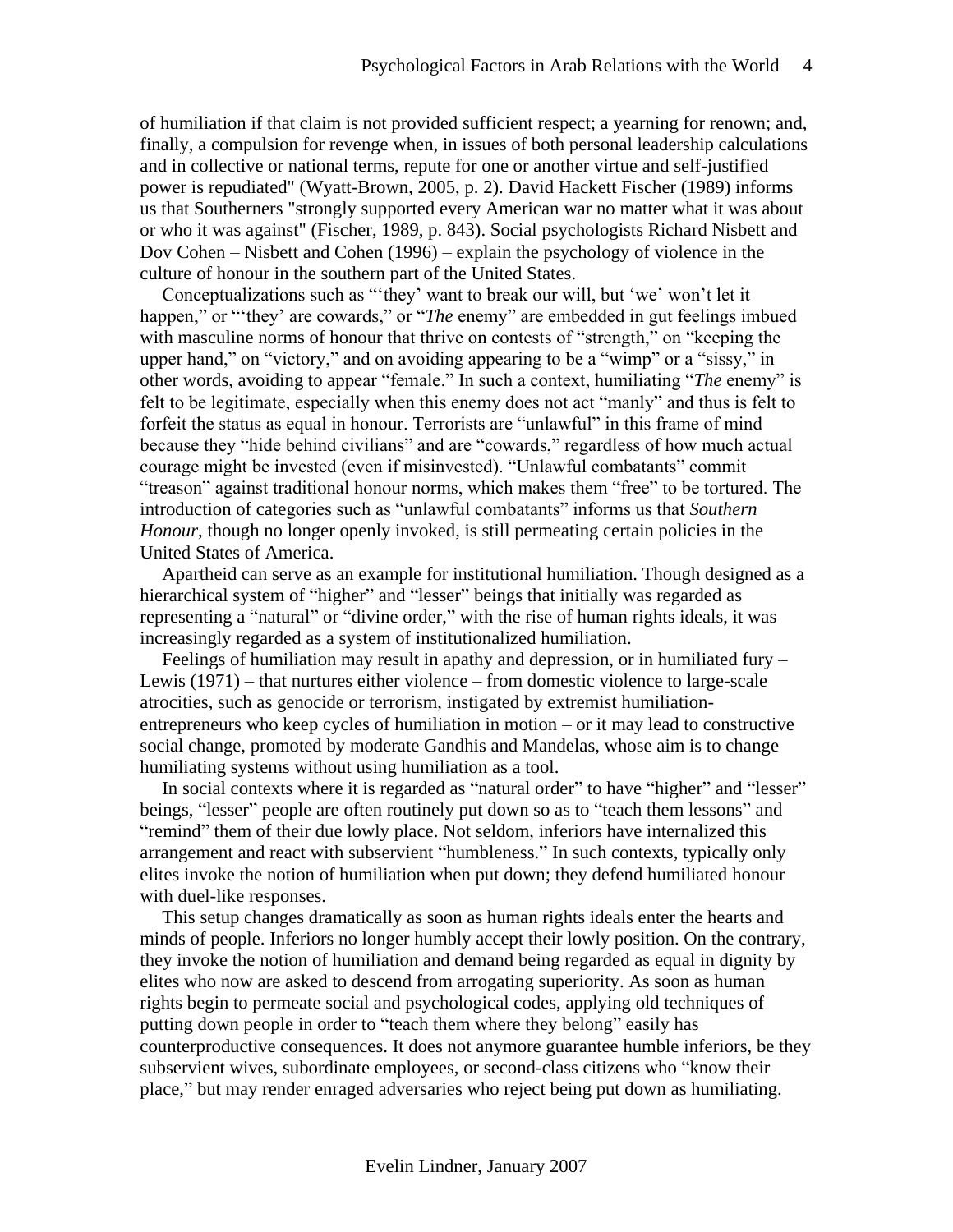And since feelings of humiliation carry the potential of leading to grave consequences, Lindner calls them the "nuclear bomb of the emotions," the results may range from breakdown of social relations to terrorism.

### **The Normative Universe of Honour**

The following three sections are adapted from Lindner (2006a).

During the past 10,000 years, *honour* has dominated human communities all over the globe. I define honour as the ranking of human worthiness and value, as the acceptance that there are *higher* beings who preside over *lesser* beings.

William Ury (1999), anthropologist, and director of the Harvard University Project on Preventing War, draws up a simplified depiction of history. He pulls together elements from anthropology, game theory and conflict studies to describe three major types of society: a) simple hunter-gatherers (during the first 90 percent of human history), b) complex agriculturists (lasting for roughly the past 10,000 years), and c) the currently emerging knowledge society.

In Ury's system, during the first 90 percent of human history, humankind lived as simple hunter-gatherers. They enjoyed a world of coexistence and open networks, within which conflicts were negotiated, rather than addressed by coercion. The abundance of wild food represented an *expandable pie of resources* that did not force opponents into win-lose paradigms.

Around 10,000 years ago, however, this rather benign situation came to an end. It was the point in time when many easily accessible parts of the globe had been populated and the "next valley" was no longer untouched. The next valley was now inhabited by other people (*circumscription* is the anthropological term). Homo sapiens had filled up the globe – the first round of globalization had come upon humankind, so to speak. This, together with climate change, brought to the fore a new way of life, for most of humankind, namely agriculture: when I can no longer find uninhabited wild nature, I have to use the land on which I stand more efficiently (*intensification* is the anthropological term).

Agriculture was quite a shrewd human adaptation to new conditions, one could say, however, it had serious side effects. It created what political scientists call the *security dilemma*: As soon as the resource I live on is land (and no longer freely available wild food), I have to defend my land against you, against the greed of my neighbor.

In other words, the normative world of honour, of honourable domination/submission, could be regarded as an adaptation to the fear of attack, which emanated from the fact that land became the resource of most of humankind, a resource that by definition is *not expandable*.

I have based my work on humiliation on Ury's work – see Lindner (2006b) (see also many full online texts on http://www.humiliationstudies.org/whoweare/evelin02.php). In a world of honourable domination/submission, everybody accepts that it is God's will or nature's order that masters hold down underlings. Intricate cultural practices were devised during the past 10,000 years, in different cultures in different ways, to keep this ranking system in place. Inferiors learned to kow-tow, they learned to accept being beaten regularly, or even killed. This was meant to "remind" underlings where they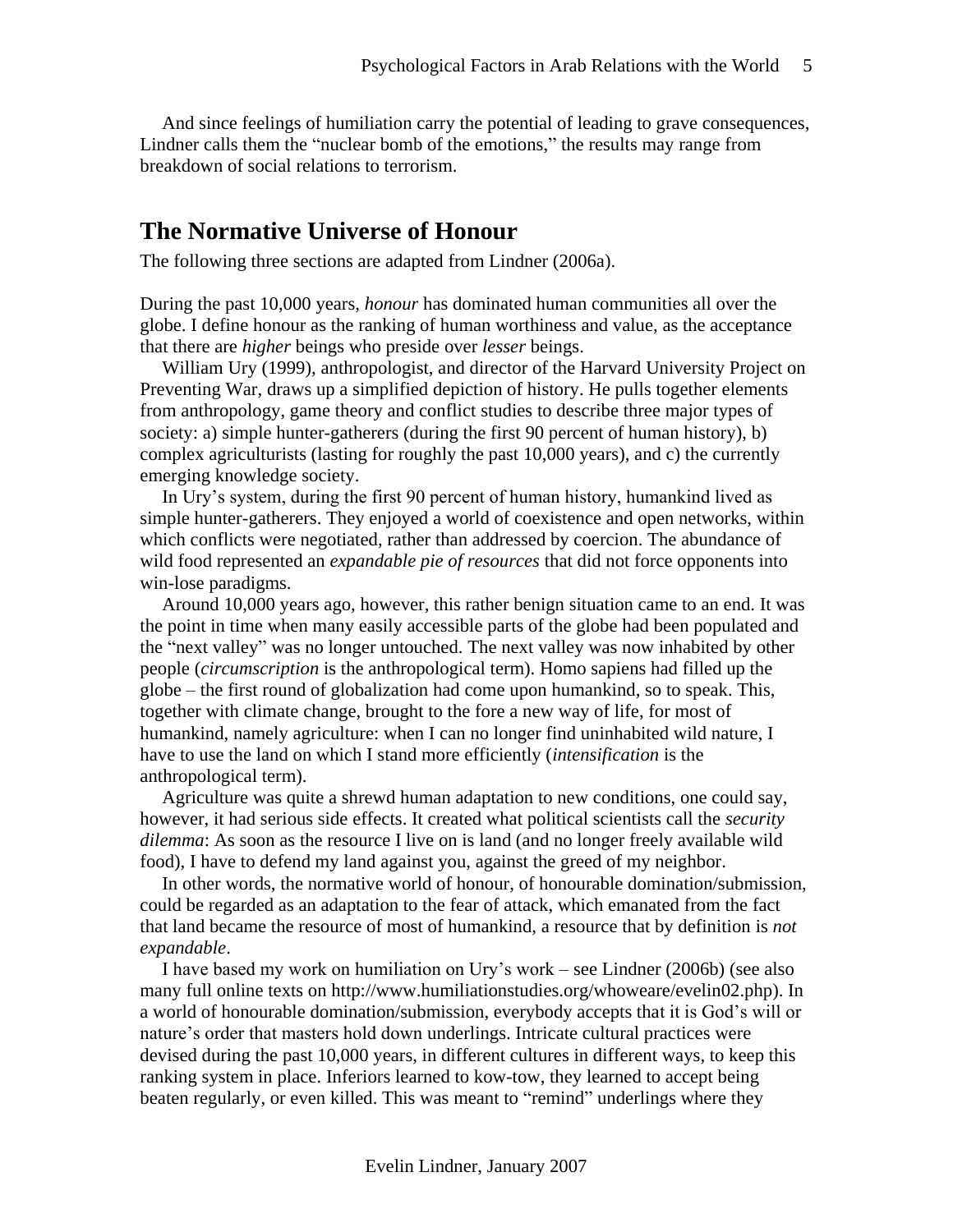"belonged," namely "below their masters." Humiliation was routine and seen as legitimate. Even the most atrocious methods of holding underlings down were regarded as "honourable medicine," good for the victims and good for society. Humiliation was not yet judged to be a violation. Only the masters themselves, when their privileged position was questioned, could define being put down as illegitimate humiliation of their honour and try to repair it, for example, by going to duel. In times of Apartheid, for example, the downtrodden had no right to protest, while the elites cried "foul" whenever their supremacy was questioned.

The word "civilians" did not exist; the common man and woman did not count. They were puppets in their rulers' hands. For thousands of years, rulers fought their wars, and the suffering of their people went unmentioned. People died, their homelands were devastated, their homesteads destroyed, their men killed and their women raped or taken away. Nobody asked whether they felt traumatized. For the common man and woman the actions of their rulers were like natural disasters. My grandmother said to me once, "Wir kleinen Leute können ja sowieso nichts tun. Die da oben machen ja doch was sie wollen," meaning that the masses, the "little people" as she called it, had no power. This was how my grandmother felt, this is what dominated her view of life and the world.

The moral world of honour can be illustrated by many examples, from all parts of the world, the so-called "West" as much as in the "non-West." The normative world of honour cross-cuts our world, it does not follow fault lines of "West" versus "non-West." Ranked honour is still strong in two realms: in certain segments of societies all around the world (see the earlier discussion of Southern Honour, and honour killings), and at macro levels, namely at the level of powerful international elites dealing with each other. Honour often plays a stronger role in foreign policy matters, in armed services and diplomatic staffs, than among the lower echelons of the average citizen. Thus, a passion to retain a state's "honourable" preeminence, as Donald Kagan (1998) proposes, applies in today's world no less than it did earlier, even when "national honour" is partly concealed by human rights rhetoric and no longer invoked as openly as in the past.

Let us now have a look at the new world of dignity.

#### **The Normative Universe of Equal Dignity for All**

Ury posits that a knowledge society resembles the hunter-gatherer model because the pie of resources – knowledge – appears to be *infinitely expandable* (there are always new ideas to be developed), lending itself to win-win solutions. This type of society moves away from rigid hierarchical structures toward the open network of our earliest huntergatherer ancestors. Negotiation and contract replace command lines, and coexistence is the primary strategy.

In other words, the vision of a future global knowledge society entails a surprisingly benign promise. As soon as land is not longer the main resource, all are freed from the security dilemma and from having to fight against neighbours. All can cooperate, together increase the pie of resources, and everybody gains. No longer do masters have to keep armies of inferiors to fight enemies. A global knowledge society entails the potential to liberate both, masters and inferiors, from having to force everybody into a ranked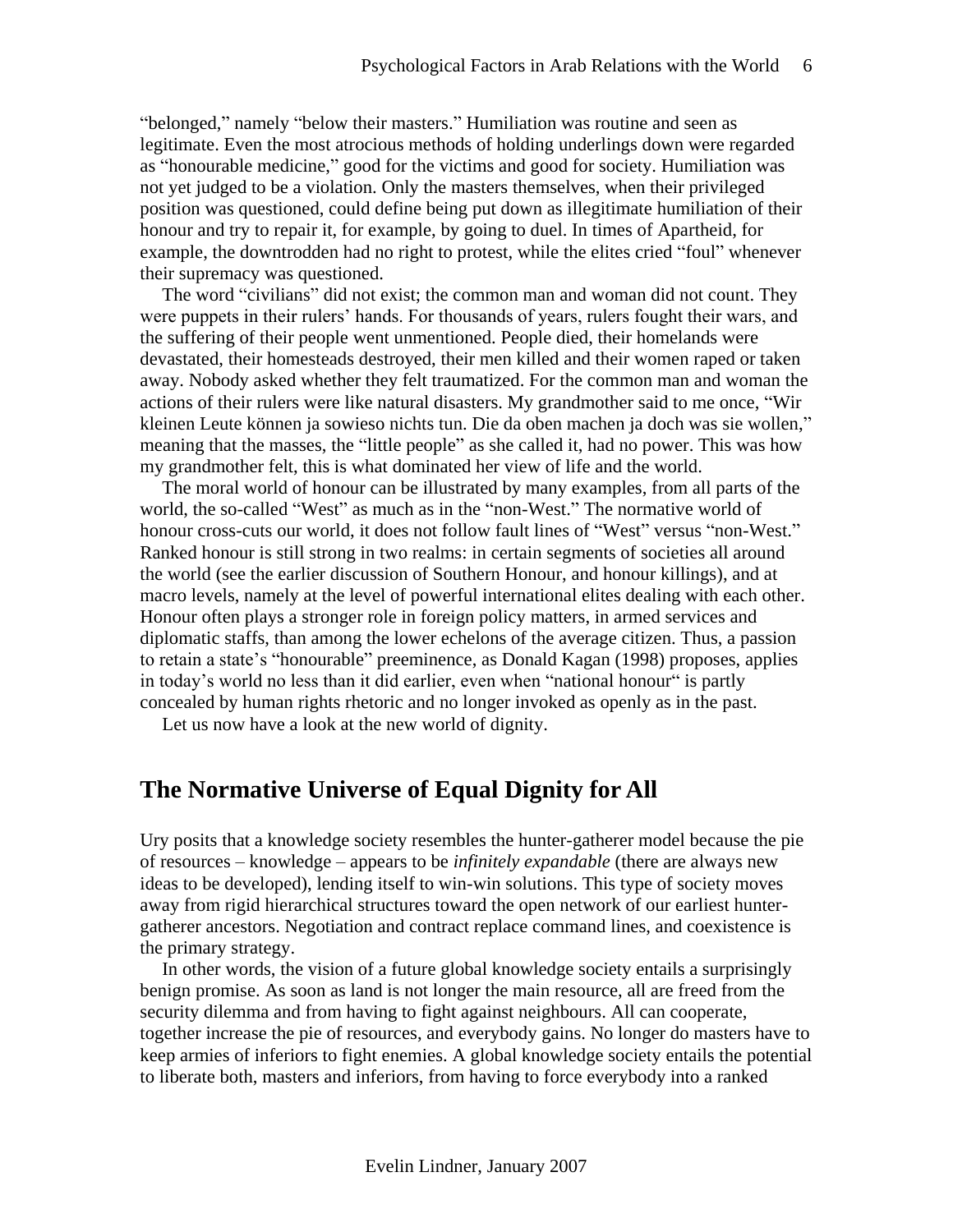system. All are called upon to throw their creativity into the task of forging better ways to protect our shared home, planet Earth, and build a world where all can live dignified lives.

And indeed, human rights are the new moral adaptation to the new conditions of an increasingly interdependent globalizing world. Many accuse the West of wanting to force human rights down the throat of the rest, but it may rather be that norms of ranked honour lose their utility under the new conditions.

The first sentence in Article 1 of the Universal Declaration of Human Rights reads, "All human beings are born free and equal in dignity and rights." This means that nobody ought to be humiliated – humiliation is now a violation of dignity that is illegitimate. For the past 10,000 years, honour has ranked people in higher and lesser beings; human rights un-rank them again, masters are called upon to descend and inferiors to rise, all meet in the middle, in equal dignity, connected in shared humility, back to what seems to have been the rule prior to 10,000 years ago.

Formerly, when inferiors staged revolutions, they merely replaced their masters and kept the hierarchical system in place – former inferiors soon acted as new tyrants. The human rights revolution is different, and recognizing this fact is essential for efficient crisis management today. The human rights revolution entails two parts, first the dismantling of humiliators, and second the dismantling of the very humiliating system, including our own humiliating behaviour. What was "benevolent patronage" before, transmutes into "oppression," and now this oppression has to be dismantling by nondominating means – see the work by Morton Deutsch (2006), and Philip Pettit (1996), or by Howard Zehr (2002), and John Braithwaite (2002).

Honour codes had their place in a world that did not yet experience the comingtogether of humankind into *one single global community*; they have their place in a world of *many fragmented units pitched against each other*. Human rights represent a normative framework that is better adapted to an emerging global knowledge society.

Human rights defenders no longer can humiliate others, not even humiliators. Looking down on others and treating them as lesser beings is no longer legitimate. This entails that also those people, who still endorse honour codes, wherever in the world, may not be looked down upon. The brother who kills his sister has his place in the old world of honour, and from the point of view of human rights, he deserves everybody's respect as a human being, even though his deeds are rejected. Mandela walked out of 27 years of humiliation in prison and many of his guards had become his friends.

Brave heroism and sacrifice in the old world of honour meant standing up *against* our enemies, it meant accepting to be part of a hierarchically organized ingroup, united in patriotic love for our ingroup, pitted against threatening outgroups. Brave heroism and sacrifice in the new world of dignity means standing up united in humanizing love *for* a vision of one united family of humankind, where everybody deserves to be respected as equal in dignity, a world without enemies and outgoups, a world of neighbours, who together find a way to live together even if they do not love each other, even after "divorce."

#### **The Transition as it Plays out for the Arab World**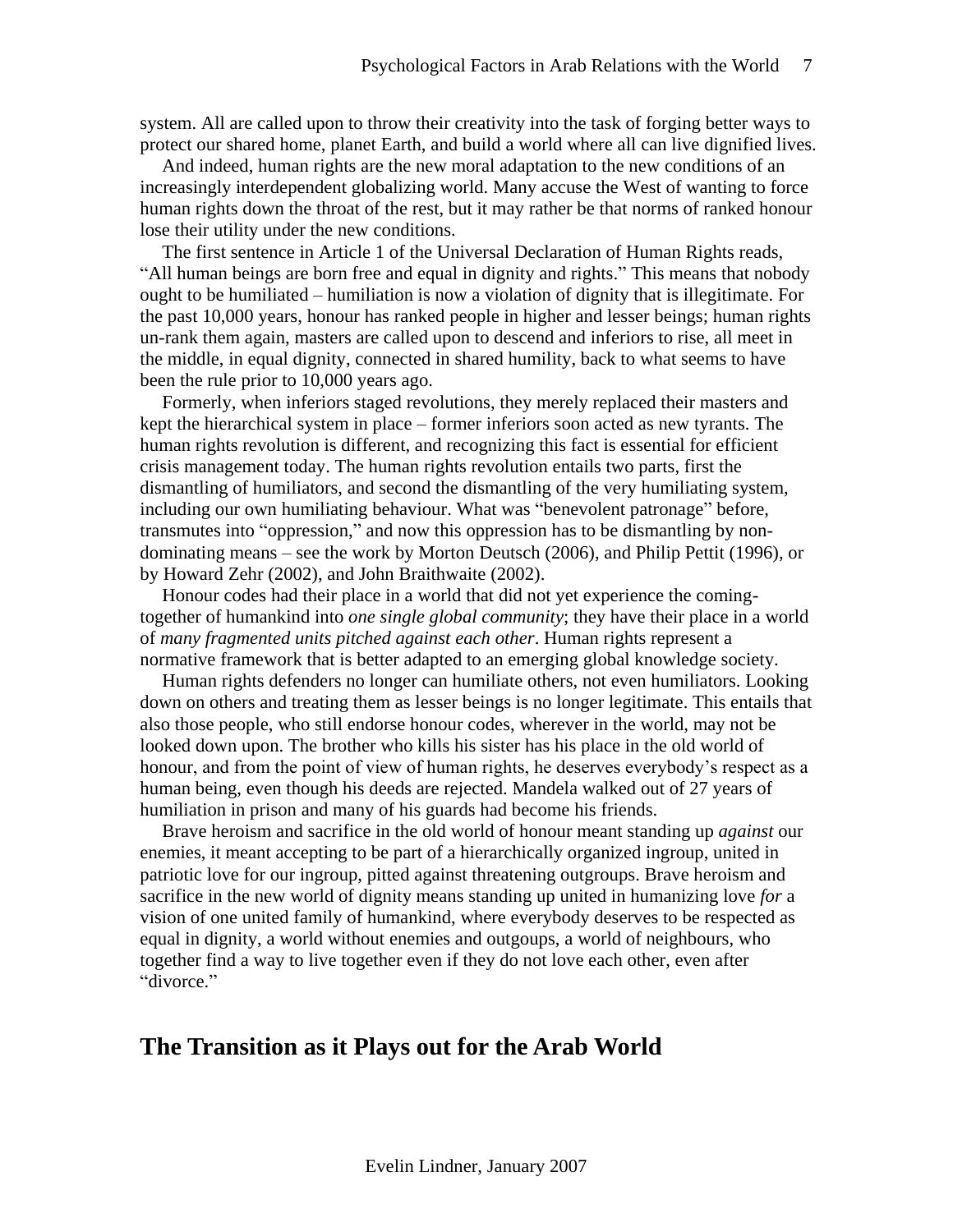Please let us recapitulate. The *culture of honour* of the past 10,000 years entails *normative-psychological scripts of honour*, while a *culture of equal dignity for all*, currently not much more than a vision for the future, entails *normative-psychological scripts of egality or equal dignity for all*. The culture of honour represents an adaptation to the strong Security Dilemma of the past 10,000 years (a strong Security Dilemma emerges when land is the resource for livelihood). In contrast, at the current point in historic time, in tact with increasing global interdependence and the weakening of the Security Dilemma, a culture of equal dignity for all receives a chance to thrive if humankind grasps this chance and does not squander it by mutual humiliating each other.

The transition from honour to dignity, from ranking people's worthiness to un-ranking and egalising it, resembles the transition from left-hand driving to right-hand driving. At the current point in historic time, still many drive on the left side, while others already drive on the right side. Clearly, accidents are pre-programmed. The pain emanating from those accidents might cloud the hope that the transition entails, and the fact that it has to be hastened, not slowed down.

This transition does not proceed en bloc; it entails many transitions. For example, the concept of *global cooperation* was absent in the past, since the awareness that humankind is one single family that is jointly responsible for their small home planet was not yet well developed. Instead, communities tried to stay clear of being attacked by their neighbours in two ways: either they attempted to preserve their integrity by *isolating* themselves, or they pre-empted being dominated by meeting out *domination* on their part. Particularly the second path expresses the tragedy of the Security Dilemma insofar as the Security Dilemma easily leads to war because it is so tempting to pre-empt being attacked by attacking first. Yet, isolation and domination are no longer viable strategies in a globalising world. *Global cooperation* becomes the absolute necessity if humankind wishes to survive the global challenges that it faces. *Isolating* oneself from neighbouring outgroups so as to preserve one's security, albeit undeniably a viable option as long as the world was not as interdependent as it is nowadays, is no longer helpful. Instigating xenophobic *hatred* for outgroups, so as to strengthen ingroup cohesion and keep emotional distance from outgoups, even though indeed feasible to a certain degree in the past, is no longer applicable today. Equally, also *domination* over neighbouring outgroups, turning them into subjugated parts of one's ingroup, the other way of dealing with the Security Dilemma, is no longer applicable. In extension, mutual humiliation, used as a tool to achieve domination and subjugation in the past, needs to be replaced by global cooperation today.

The concept that *all humankind is one family*, with everybody deserving equal respect and dignity, is a concept that has been present in many religions and philosophies since time immemorial. Daniel Stridsman, in his presentation in this Pilot Course on  $21<sup>st</sup>$ January 2007, documented many relevant sources from within Islam, for example that instilling fear in your neighbours turns a believer into a non-believer ("anyone whose neighbour does not feel safe from his harm"). In other words, the core idea of human rights, namely that everybody is to be treated as equal in dignity, is not a Western idea, but universally present through all of human history. However, this idea had little chance to thrive during the past 10,000 years, since the Security Dilemma forced people into ranked societies. Today, in tact with humankind defining itself as one single family that uses knowledge as resource, and these are the good news connected to what we call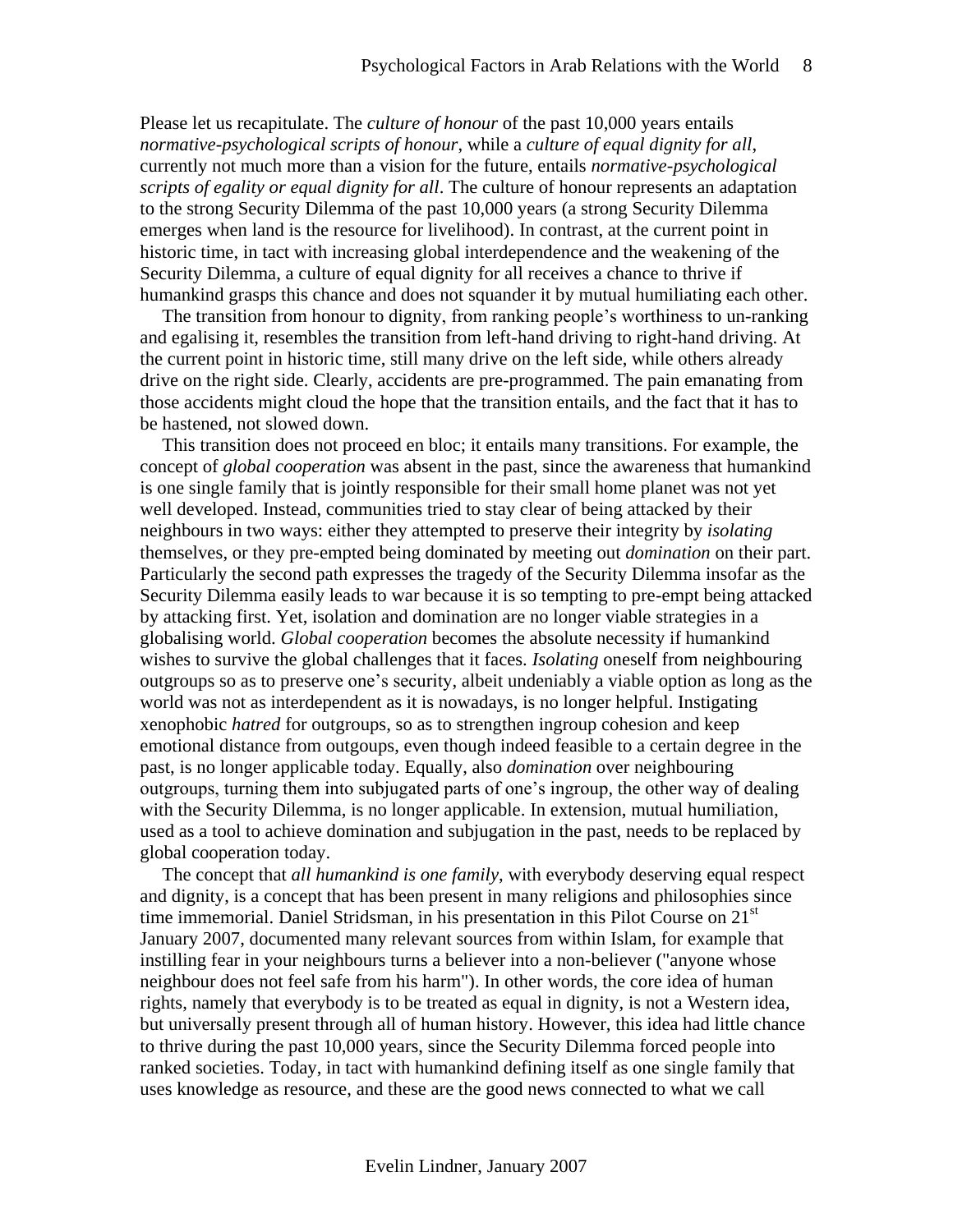globalisation (notwithstanding its malign aspects), this concept has a chance to thrive in practice.

*Globalisation* is indeed another buzzword that is affected by the current transition. When framed in an honour culture, it means nothing but the domination of the rest by the strongest (at the current point in historic time, the American elite largely takes up this role). However, the world is growing towards interdependence, and globalisation needs to be humanised by *egalisation* (the true realisation of equal dignity for everybody, a term coined by Lindner).

*Searching for common ground*, in an honour context, is often applied in Machiavellian ways, to serve the aims of either isolation or domination. In contrast, a culture of equal dignity for all requires that searching for common ground is truly applied to build global cooperation. Not searching for common ground, or *attacking and criticising one's outgroup opponents*, while central to strengthen ingroup resistance to outgroups in the old context of honour, has to be avoided in an interdependent world, so as to not endanger global cooperation.

The idea of *Unity in Diversity*, in a fragmented world, is usually applied only within one's ingroup, not outside of it. In a fragmented world, diversity often divides, and division is actively boosted so as to divide even more, in the service of isolation or domination. In contrast, in the wake of growing global interdependence, since there is no longer any "outside," Unity in Diversity applies to all humankind. Diversity is extremely important and while it has to be strengthened, it has still to be put second to unity, not the other way round.

The *concept of God* in the old world of honour often portrays God as a draconian master. God is seen as a vicious feudal lord, who arbitrarily meets out punishment, or an early industrial factory owner, who cuts the salary of the worker when he or she is late for a minute or deviates in other ways from the ideal of functioning like a machine. In contrast, in a culture of dignity, God can be defined as merciful carer (Fazeela Saib explained this beautifully during this course). In the context of honour, the *hijab*, for example, may be worn by women out of fear for divine punishment, and its use may furthermore be encouraged by elites who wish to boost support for the old "solutions" of the Security Dilemma, namely domination or isolation. The practice of wearing the hijab stems from a historical time of honour, when men were guarding their women. An old saying, not only in Egypt, prescribes that a "good" woman ought to leave the house only twice in her lifetime, first, when she gets married and moves from the house of her father to the house of her husband, and second, when her dead body is carried to the cemetery. The hijab may serve as a mobile home that covers a woman while she ventures out of the house. In the context of a culture of dignity, in contrast, the hijab may be worn out of profoundly different motives, for example, out of a desire to signal humility, sincerity, and love for all humankind, including resistance against women being used as objects. The wearing of the hijab, in the new context, would follow Martin Buber (1944) and his differentiation between dignified I-Thou relationships and I-It relationships, where people instrumentalise each other. (However, the question remains, how men can be protected against being instrumentalised, and how men can make visible, through their clothes, that they wish to engage in I-Thou relationships rather than I-It relationships?)

*Self-centred exploitative materialism*, in the context of a fragmented world, was strong, because self-interest was defined as the self-interest of one's ingroup as opposed to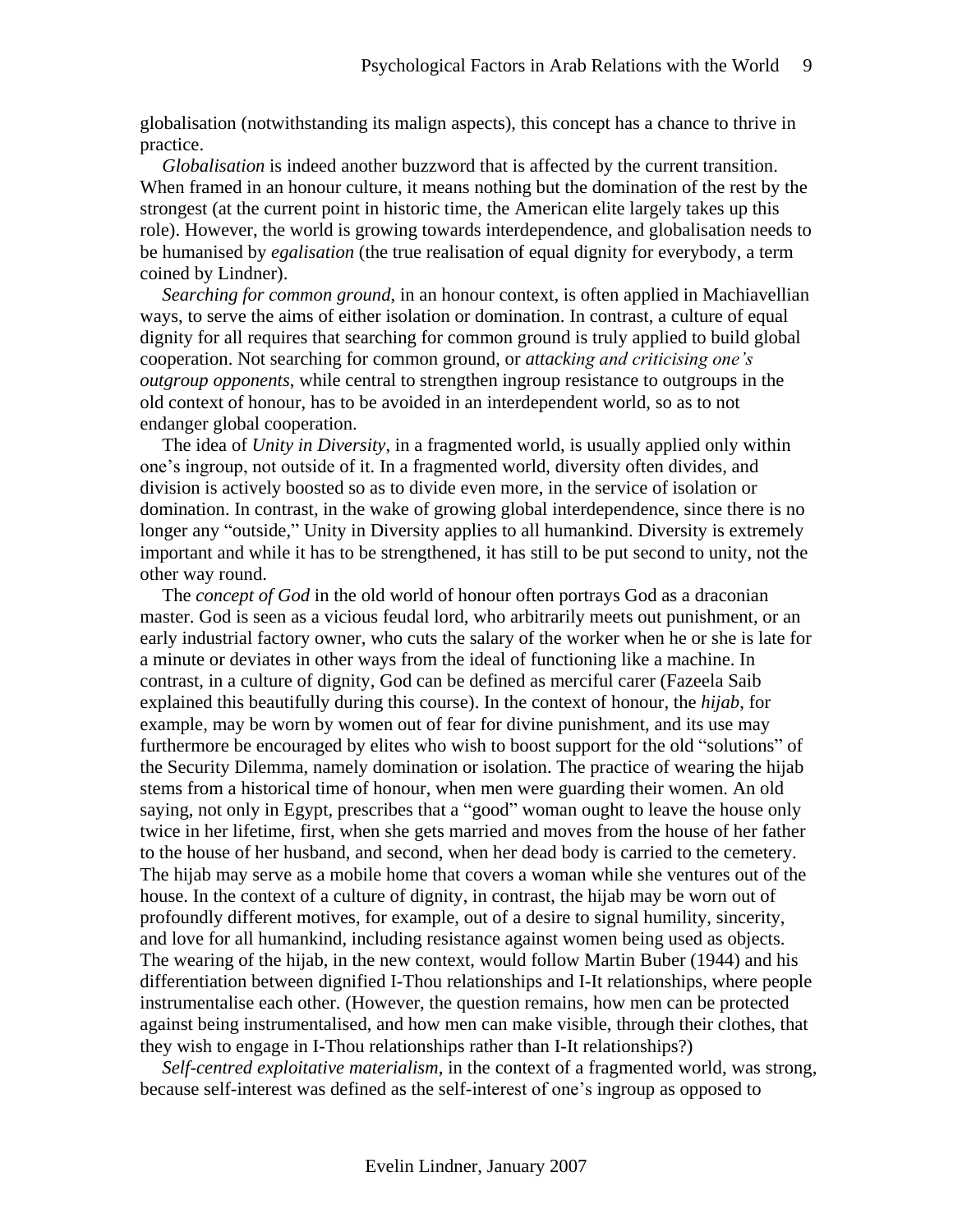outgroups. This framing was relevant for believers and non-believers alike – in other words, religion, Islam included, does not protect against self-centred exploitative materialism. In contrast, when all humankind grows into one single ingroup, self-interest becomes identical with common interest. Currently, narrow ingroup materialism is still dominant throughout the world, since the transition to the future is not yet brought about sufficiently. In the future, under the new circumstances of interdependence, narrow materialism needs to be replaced by a focus on inclusive quality of life for everybody, on creating dignified living conditions for all. Both concepts, self-centred exploitative materialism, and inclusive quality of life for all, can be defended by drawing upon religions messages, and religion has to be "mined" selectively to support the adaptation to the future.

As mentioned earlier, *hatred,* and *anger-entrepreneurship* are important tools for the "solution" of the Security Dilemma in a fragmented world, namely isolation and domination, and elites instigate it. Regrettably, this outdated strategy is still being applied worldwide today, by global players as much as within regions (see, for example, the current Sunni/Shia power struggle). However, in an interdependent world, this strategy is suicidal for all humankind. *Love*, another buzzword, in a fragmented word, is defined as love for one's ingroup. It is encouraged to love one's ingroup to keep it cohesive in opposition to outgroups – patriotism is one of the key terms. In contrast, love for all human beings is crucial for the survival of the entire family of humankind in an interdependent and shrinking world. All religions can and need to support this call for love for all humanity.

*Humiliation,* in the old framework, is s seen as a legitimate tool to keep hierarchical ingroups hierarchical, and hold outgroups either in submission or keep them safely out. In the new world, humiliation is felt to be obscene in all cases. *Humility*, in a fragmented world, is seen as appropriate within one's ingroup, but not in relation to one's outgroups. Since all humankind is seen as one ingroup, today, humility is appropriate in relation to all.

*Daniel Stridsman*, in his talk, attacked the West as a decadent peddler of Coca Cola materialism. Somebody from within the audience commented that this attack on the West could be misunderstood as an attempt to polarize the world in the service of the old strategy of domination or isolation. Stridsman's defense was that his attacks were meant to highlight the shortcomings that humankind has to overcome together, in other words, he calls for joint resistance against short-sighted definitions of self-interest, with the one single interdependent world in mind, that we need to protect together.

As to *Euro-Arab relations*, Stridsman explained how he and his colleagues have discussed how they should call themselves: "Muslims in Sweden," meaning Muslims as opposed to the rest of the Swedish nation (and in extrapolation, to the non-Muslim world), or "Swedish Muslims," meaning that Muslims are an integral part of the Swedish society. They opted for the latter. Hopefully, in a future dignified world, also nationalities such as "Swedish" will be embedded into an identity of one single human family, and labels can be found that signify that both Swedes and Muslims are part of all humankind.

At last to the notion of *peace*. In the old fragmented world in the grip of the Security Dilemma, people attempted to achieve peace through dominating others or staying isolated. In the new context of One World, peace can only be attained through dialogue that gives priority to everybody's membership in one single human family. Diversity,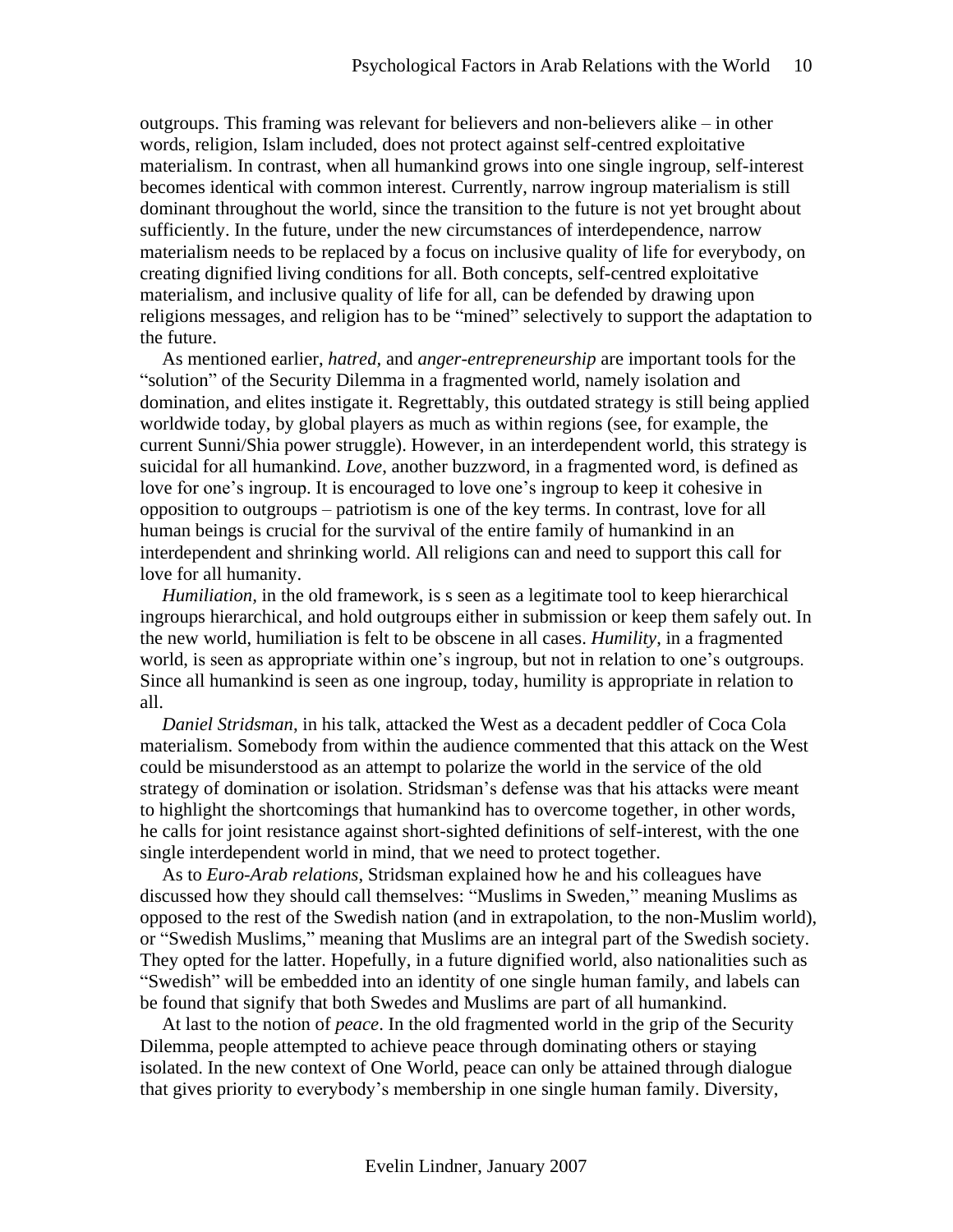though immensely important, needs to be relegated to a secondary place. Diversity needs to be celebrated much more in today's world, Western dominance is impoverishing the treasure of cultural solutions that humankind could otherwise draw upon, however, diversity is only enriching and peace-promoting if placed within unity.

At the current point in time, the old order of honour still lingers on in many segments of world society. Examples such as Southern Honour of the United States, or so-called honour killings, have been discussed earlier, as has the strong role that honour often plays in foreign policy matters, in armed services and diplomatic staffs. Another example for regional cultural differences is what is called fundamentalism, be it Christian, or Hindu, or of any other denomination, wherever it evolves.

In an interdependent One World, we need to invite everybody into the culture of equal dignity for all and humanise globalisation by egalising it.

|                                                                                                                    | <b>Culture of honour</b><br>(entailing normative-<br>psychological scripts of<br>honour) of the past 10,000<br>years                                                                                              | <b>Culture of equal dignity for</b><br>all (entailing normative-<br>psychological scripts of egality<br>or equal dignity for all), as a<br>vision for the future |
|--------------------------------------------------------------------------------------------------------------------|-------------------------------------------------------------------------------------------------------------------------------------------------------------------------------------------------------------------|------------------------------------------------------------------------------------------------------------------------------------------------------------------|
| <b>Security Dilemma</b><br>(due to land being<br>the resource for<br>livelihood)                                   | Strong.                                                                                                                                                                                                           | Weak.                                                                                                                                                            |
| <b>Global cooperation</b>                                                                                          | This concept is absent.<br>Instead: isolation or<br>domination.                                                                                                                                                   | This concept is central.                                                                                                                                         |
| <b>Isolation from</b><br>neighbouring<br>outgroups                                                                 | Strong concept.<br>Hatred is seen as important<br>emotional tool to keep the<br>distance.                                                                                                                         | This concept is no longer<br>applicable, because there are no<br>outgroups defined anymore.<br>Humankind sees itself as one<br>family.                           |
| <b>Domination over</b><br>neighbouring<br>outgroups, turning<br>them into<br>subjugated parts of<br>one's ingroup  | Strong concept.<br>Humiliation is used as a tool to<br>achieve domination and<br>subjugation.                                                                                                                     | This concept is no longer<br>applicable. It is replaced by the<br>concept of global cooperation.                                                                 |
| <b>Concept that all</b><br>humankind is one<br>family, with<br>everybody<br>deserving equal<br>respect and dignity | This concept is present in<br>many religions and<br>philosophies. HR is no<br>singularly Western idea. See,<br>e.g., Islam: "A non-believer is<br>somebody who instils fear in<br>his neighbours." But this ideal | This concept has a chance to<br>thrive in practice.                                                                                                              |

## **Table of the Transition as it Plays out for the Arab World**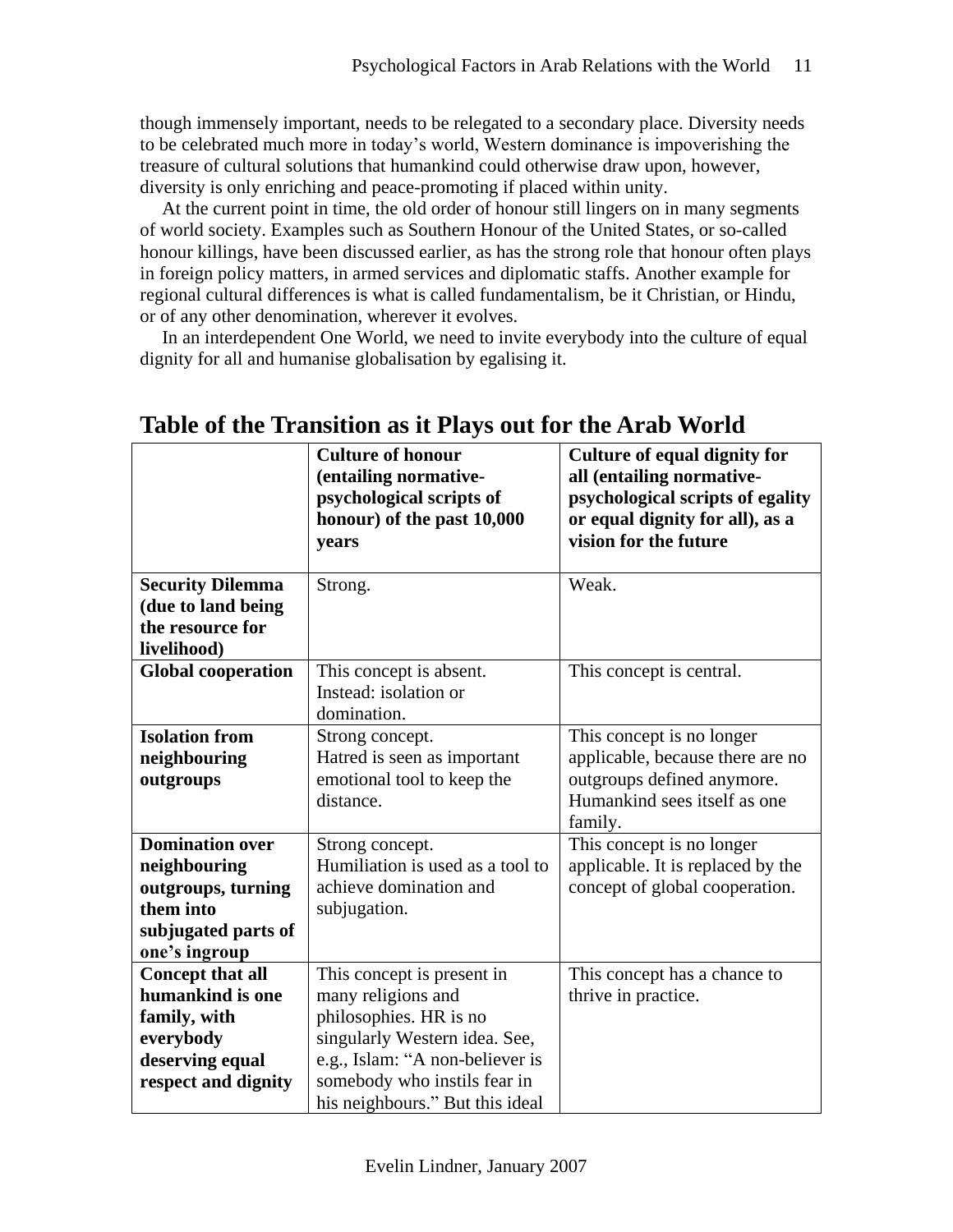|                           | has no chance to be practiced.        |                                            |
|---------------------------|---------------------------------------|--------------------------------------------|
| <b>Globalisation</b>      | Domination of the strongest.          | Globalisation & Egalisation.               |
| <b>Searching for</b>      | This is often applied in              | This needs to be truly applied to          |
| common ground             | Machiavellian ways, to serve          | build global cooperation.                  |
|                           | the aims of either isolation or       |                                            |
|                           | domination.                           |                                            |
| <b>Attack and</b>         | This is central to strengthen         | This has to be avoided so as to            |
| criticism of others       | ingroup resistance to                 | not endanger global                        |
|                           | outgroups.                            | cooperation.                               |
| <b>Unity in Diversity</b> | Applicable only within one's          | Since there is no longer any               |
|                           | ingroup, not outside. Diversity       | "outside," this applies to all             |
|                           | divides.                              | humankind.                                 |
| The concept of God        | God as draconian master               | God as merciful carer (Fazeela             |
|                           | ("machine paradigm" – God as          | Zaib).                                     |
|                           | a vicious feudal lord & early         |                                            |
|                           | industrial factory owner).            |                                            |
| Hijab                     | The hijab may be worn out of          | The hijab may be worn out of a             |
|                           | fear for divine punishment, and       | desire to signal love for all              |
|                           | may be called for by elites who       | humankind, to signal resistance            |
|                           | wish to boost support for             | against using women as objects             |
|                           | domination or isolation. It           | (I-Thou versus I-It). However,             |
|                           | stems from a historical time of       | how can men be protected                   |
|                           | honour (men guarding women,           | against being used as objects,             |
|                           | hijab as a mobile home).              | and express this through their<br>clothes? |
| <b>Materialism</b>        | Strong, because self-interest is      | Self-interest equals common                |
|                           | defined as the self-interest of       | interest when all humankind is             |
|                           | one's ingroup as opposed to           | seen as one ingroup, and                   |
|                           | outgroups, and this affects all       | inspiration can and should be              |
|                           | believers and non-believers           | drawn from all religions.                  |
|                           | (Islam does not protect against       |                                            |
|                           | materialism).                         |                                            |
| <b>Current examples</b>   | National elites around the            | We need to invite everybody                |
| where honour              | world, and local cultural             | into the culture of equal dignity          |
| codes linger on           | "pockets" still adhere to             | for all (globalisation $&$                 |
|                           | honour codes (e.g. Southern           | egalisation).                              |
|                           | <i>Honour</i> in the United States of |                                            |
|                           | America, or the practice of           |                                            |
|                           | honour killings).                     |                                            |
| Hatred, anger-            | Important tools for isolation         | Suicidal for all humankind.                |
| entrepreneurship          | and domination, and elites            |                                            |
|                           | instigate it.                         |                                            |
| Love                      | Love for one's ingroup is used        | Love for all human beings is               |
|                           | as tool to keep one's ingroup         | crucial for the survival of the            |
|                           | together in opposition to             | entire family of humankind.                |
|                           | outgroups (patriotism).               |                                            |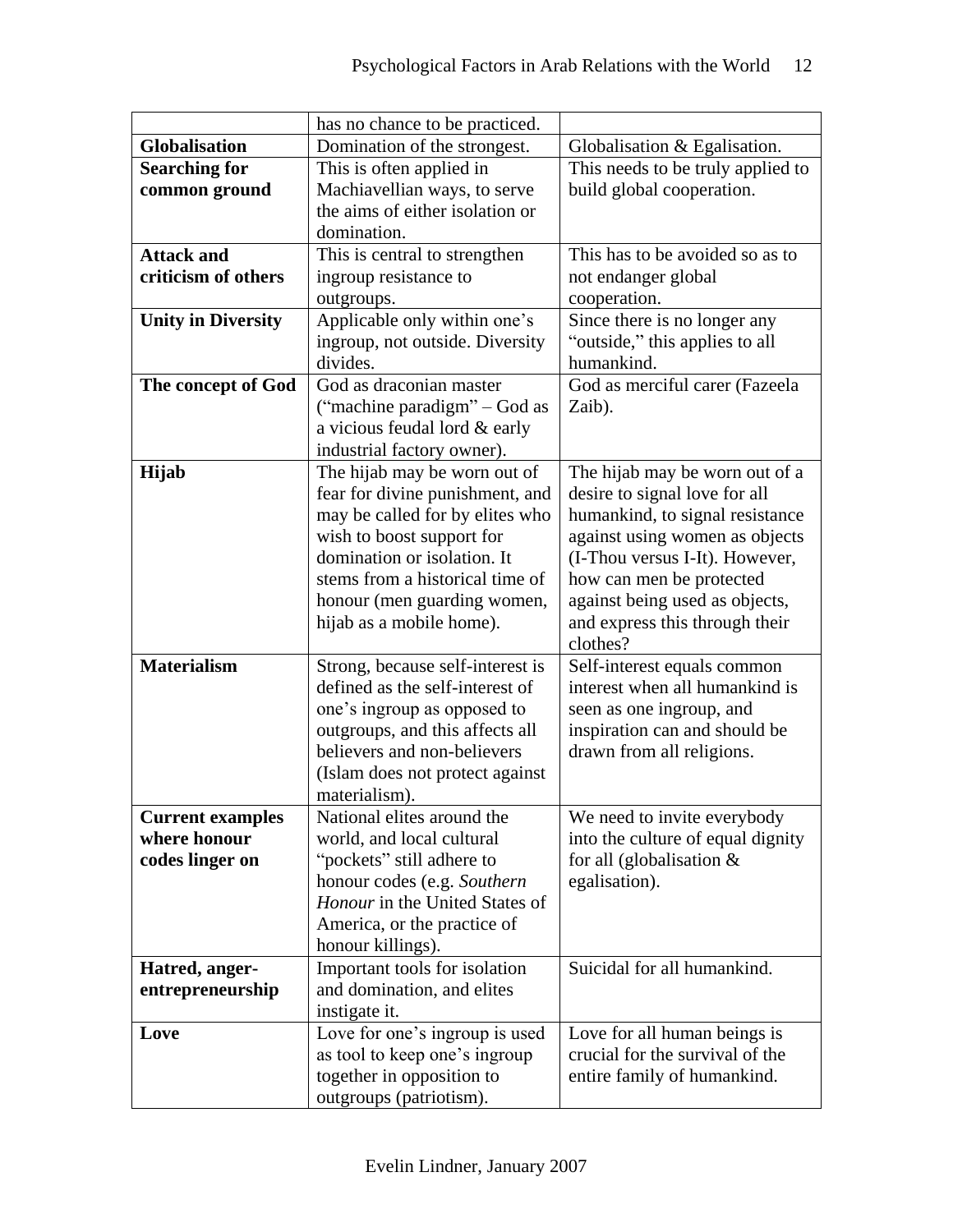| <b>Humiliation</b>        | Humiliation is seen as          | Is felt to be obscene in all cases. |
|---------------------------|---------------------------------|-------------------------------------|
|                           | legitimate tool to keep         |                                     |
|                           | hierarchical ingroups and       |                                     |
|                           | outgroups either submissive or  |                                     |
|                           | away.                           |                                     |
| <b>Humility</b>           | Humility is seen as appropriate | Since all humankind is evolving     |
|                           | within one's ingroup, but not   | to be one single ingroup,           |
|                           | in relation to one's outgroups. | humility is appropriate in          |
|                           |                                 | relation to all.                    |
| <b>Daniel Stridsman's</b> | Stridsman attacked the West as  | Stridsman's defense was that        |
| talk                      | decadent and peddling Coca      | his attacks were meant to           |
|                           | Cola materialism. Somebody      | highlight the shortcomings that     |
|                           | commented that this could be    | humankind has to overcome           |
|                           | misunderstood as an attempt to  | together.                           |
|                           | polarize the world in in- and   |                                     |
|                           | outgroups in the service of     |                                     |
|                           | domination or isolation.        |                                     |
| Euro-Arab                 | "Muslims in Sweden,"            | "Swedish Muslims" (at some          |
| relations                 | meaning Muslims as opposed      | point labels may be found to        |
|                           | to the rest of the world.       | indicate that both Swedes and       |
|                           |                                 | Muslims as part of all              |
|                           |                                 | humankind).                         |
| Peace                     | Through domination or staying   | Through dialogue that gives         |
|                           | isolated.                       | priority to membership in one       |
|                           |                                 | single human family, where          |
|                           |                                 | diversity, albeit in need to be     |
|                           |                                 | strengthened, is second to unity.   |

**Table 1: Table of the Transition as it Plays out for the Arab World**

# **Concluding Remarks**

As mentioned earlier, the program of Fredsagenterna in Sweden indicates that they wish to "increase the knowledge about an Islamic peace culture among young Swedish Muslims." This is a goal that is constructive not only for peace within Swedish society, but for the wider world.

This paper makes the attempt to underpin this goal with more arguments. It does so by looking at long-term human history. This has three pay-offs, at least. First, it provides that *calmness, composure, and serenity* that is necessary to undertake the constructive social change that is needed at the current point in history, second, it opens space for *mutual respect across fault lines*, and third, it spells out a *roadmap for the future and reasons for hope*.

First, people who are caught in hot struggles typically suffer from "tunnel vision," which is detrimental to solving conflicts constructively. Taking a step back is useful to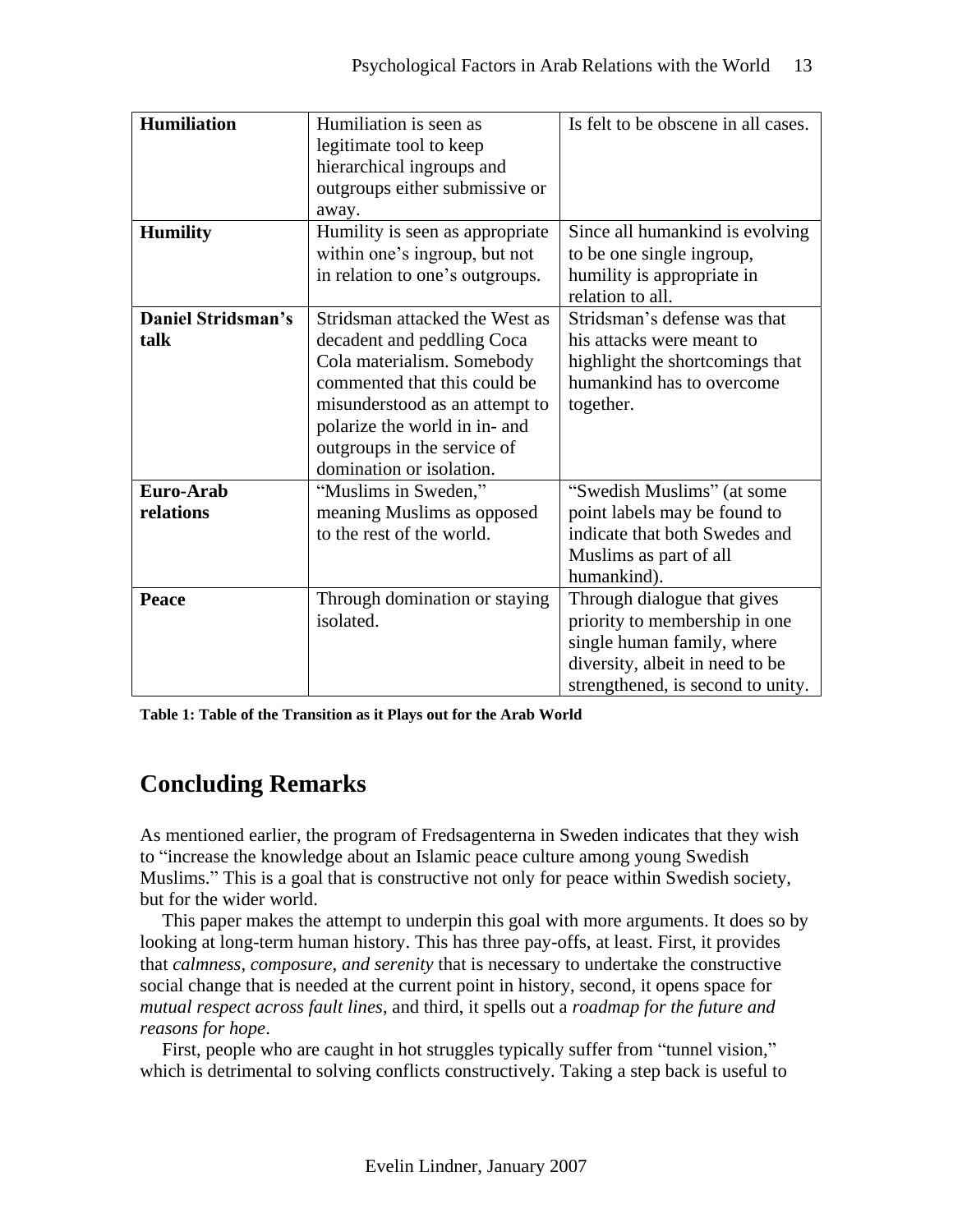*calming down*, and it opens up a wider horizon for potential explanations of the situation, and for finding new solutions.

Second, taking a step back opens space for *mutual respect*. People, who adhere to a culture of honour, for example, ought not be vilified by those who wish to promote a culture of dignity. Instead, a deep understanding for the fact that people born into the Security Dilemma are usually also caught in a culture of honour can help differentiate between people and their cultural traditions: human rights defenders can extend deep respect to those who adhere to honour traditions, while at the same time confronting the very practices of honour that need to be overcome in a world that is no longer exposed to the tragedy of the Security Dilemma.

Third, looking at long-term human history provides a *roadmap* for solving the world's problems, and spells out *reasons for hope*. For example, it is useful to ponder that the vision of a future presented in this paper entails a host of hopeful elements that may make this vision worth fighting for. The vision is that of a unified world society of human beings that uses knowledge as the resource for their livelihood and embeds diversity into unity. Reasons for hope are as follows (among others):

- 1. Knowledge as the resource for livelihood offers a win-win frame that is more benign than the win-lose lose frame that is forced when land is the main resource.
- 2. All humankind defining itself as one single ingroup is more benign than many outgroups confronting each other, because it frees humankind from malign outgroup biases.
- 3. The ideal of equal dignity for all invites everybody into developing their full personal potential. No longer are inferiors tools in the hands of their masters.
- 4. Cooperation is more constructive and benign than keeping enemies away.
- 5. Avoiding, preventing, and healing humiliation is easier than tackling the Security Dilemma.

The path worth to be followed today, it seems, is to respect "enemies" so as to turn them into friends, or, if not friends, then at least into neighbours who cooperate despite disagreement. We, all of humankind, need to cooperate in building a world of global neighbours who look at the future, deconstruct and reconstruct the world's cultural diversity, and embed it into unity. Old traditions must neither be eradicated blindly, nor venerated blindly; only practices with benign promises for the future merit being kept. If we look at China, for example, Chinese foot binding lasted for thousand years, still, today, nobody would opt for preserving this tradition just because it was a tradition. In contrast, certain Confucian teachings are very useful still today. Our forefathers did not have access to the vision of One World, they could not see photos of our home planet from the astronaut's perspective. Therefore, teachings from the past need to be scrutinised, and selectively kept or discarded. Not everything our forefathers believed in is suitable for the new world we live in today.

In order to build a functioning global neighbourhood, it is furthermore crucial that helpless victimhood is translated into constructive social change following Mandela's path. Fear has to be calmed down, because it brings back the past and risks fragmenting the world, while dignity brings the world into a constructive future of global solidarity. Extremists peddle fear and moderates need to resist this.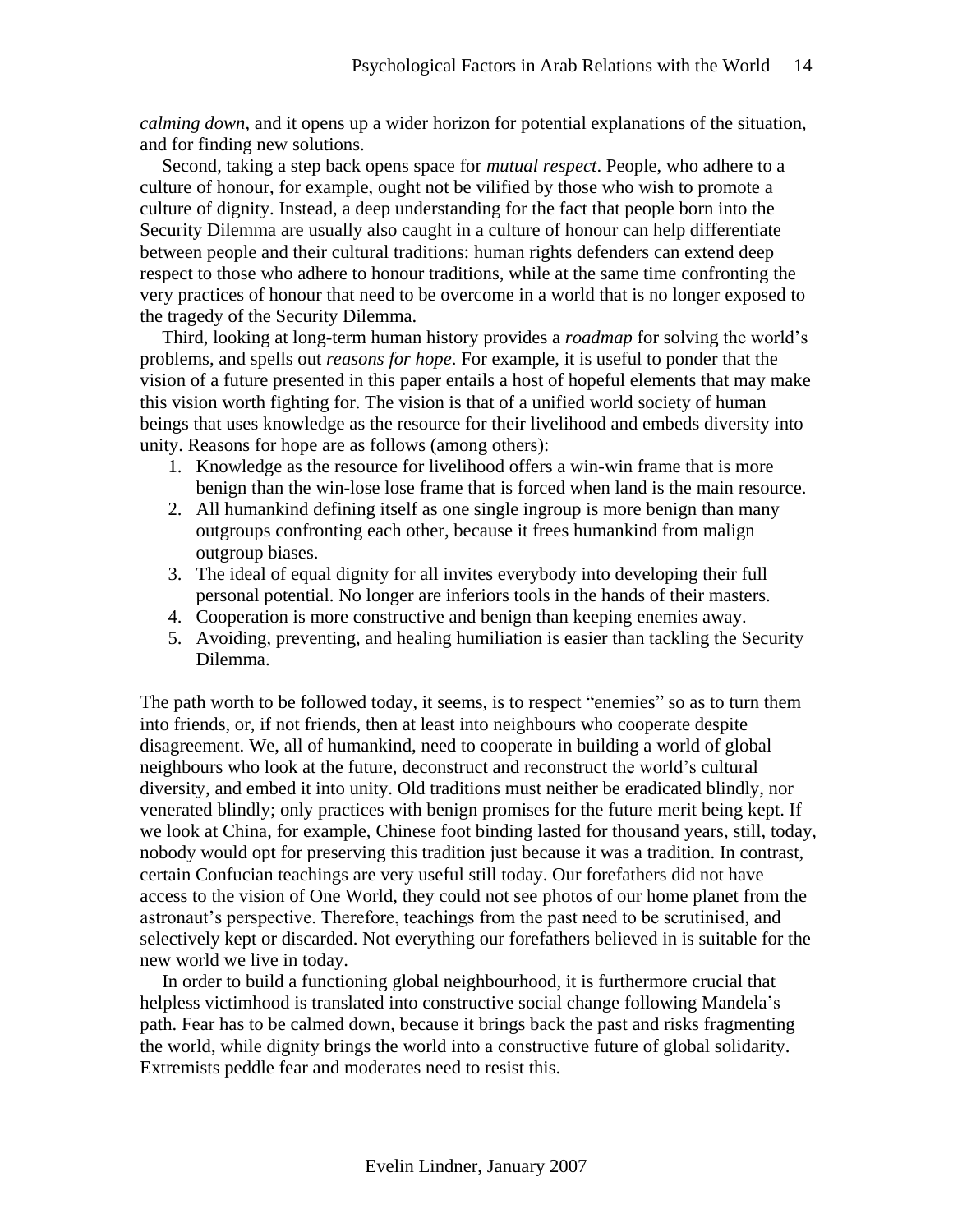Global warming, poverty, violent conflicts, these problems can only be solved within a global framework of dialogue and negotiations, embedded into institutions that are based on human rights. A *decent* global community needs to be built, in the spirit of Avishai Margalit (1996) and his call for a *Decent Society*.

A *decent global village* is a place where coercion is used in novel ways. Pacifism no longer means the rejection of force. As mentioned in the introduction, Gandhi disliked the words and ideas of "passive resistance." The term *satyagraha* (non-violent action), is a combination of *satya* (truth-love) and *agraha* (firmness/force). United Nations peace keeping missions, for example, need a stronger mandate than hitherto in order to be able to prevent and police regional and local conflicts – and a strong mandate means precisely the interlink of coercion with respect. Respectful firmness is indeed the only way to stop sectarian extremists who are in the business of turning spirals of humiliation into an abyss that can swallow us all.

Human rights defenders, Mandelas, Gandhis, moderates, take the lead! Contain local conflicts with respectful firmness so that we all can take on the global challenges that we face and that endanger us all.

As mentioned in the introduction, I had the particular pleasure to have my talk after the impressive presentation that Hans Blix gave. Hans Blix formulated a list of adjectives that would be desirable for the conduct of an inspector, and I think that this list is relevant to everybody, in the spirit of building a new world, also within. Hans Blix recommends that inspectors, in order to be effective and successful, need to behave as follows:

- Driving and dynamic but not angry and aggressive
- Firm but correct
- Ingenious but not deceptive
- Somewhat flexible but not to be pushed around
- Calm but somewhat impatient
- Keeping some distance but not arrogant or pompous
- Friendly but not cozy
- Show respect for those you deal with and demand respect for yourself
- A light tone or a joke may sometimes break a nervous atmosphere (Hans Blix, quoted from http://www.un.org/).

## **Reference List**

Braithwaite, John (2002). *Restorative Justice & Responsive Regulation.* Oxford: Oxford University Press.

Buber, Martin (1944). *I and Thou.* Edinburgh: Clark.

Deutsch, Morton (2006). A Framework for Thinking About Oppression and Its Change. In *Social Justice Research,* in press.

Fischer, David Hackett (1989). *Albion's Seed: Four British Folkways in America.* New York, NY: Oxford University Press.